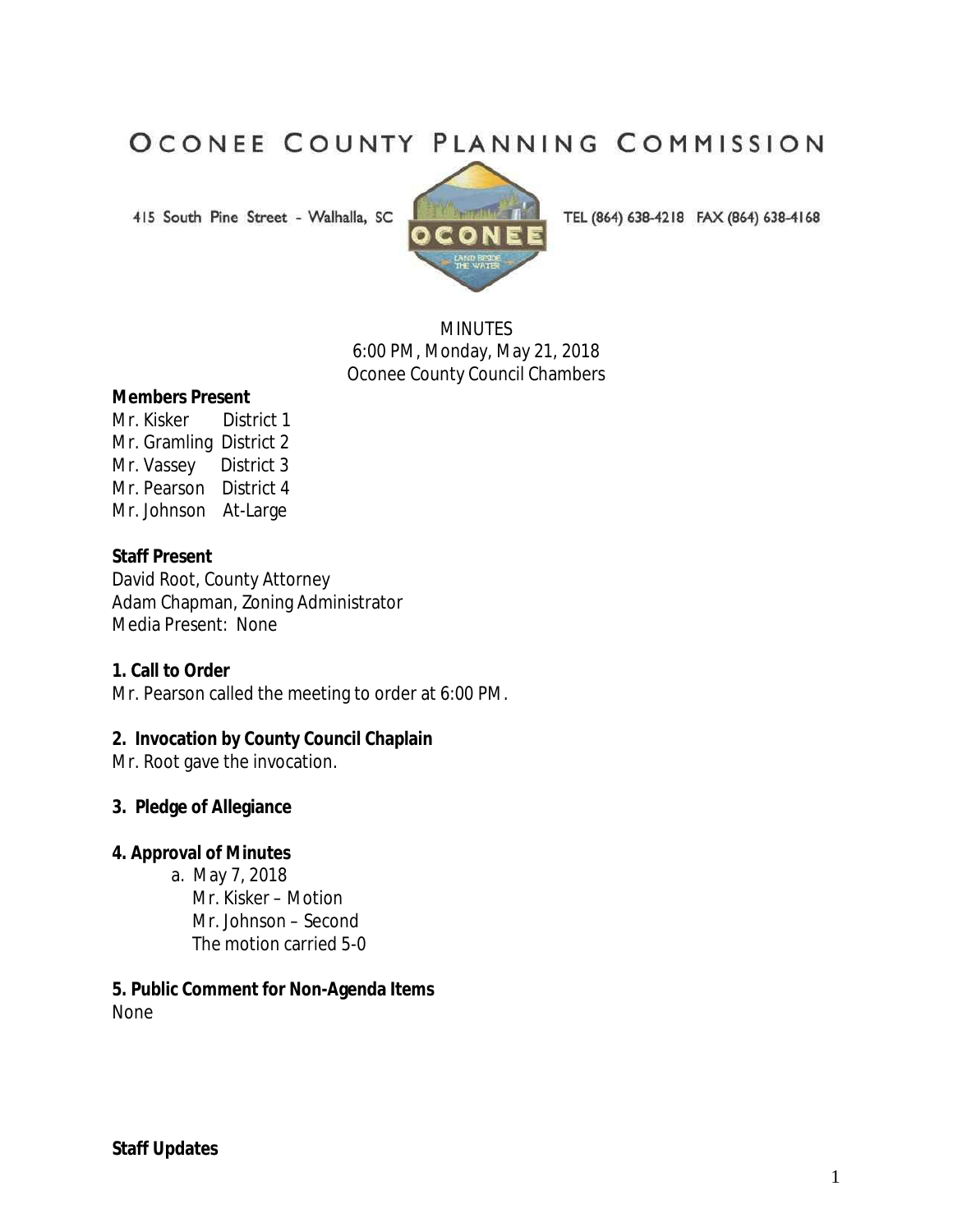Mr. Chapman stated that he also staffs the Agriculture Advisory Board and pointed out some facts. The American Farmland Trust is predicting a 50% need of food, fuel, and fiber by 2050 since 1992 the Country's lost 31 million acres of prime farmland. Oconee County is second in poultry production in South Carolina, 6th in equine, 8th in cattle, 8th in sheep and 10th in agricultural sales for Oconee County.

## **7. Discussion on the BZA ad hoc committee's recommendation on notice changes and fee change for BZA hearings.**

## **a. Public Comment for Agenda Item**

Mr. Markovich stated that the notice requirements are in the Code of Ordinance and State statute. He also stated he doesn't have any issues with increasing the time limit from 15 days to 21 days, however, have concerns about means of notice because it is laid out in state law and notifying people that don't have standing. Mr. Smith stated the BZA fee structure should be a two-tier system, a high fee for end users that has a market capitalization, the second fee for those that don't have a market capitalization interest. Mr. Codner stated that the summary of the BZA notification requirements that staff has put together is an excellent description of what is necessary for Oconee County.

## **b. Discussion**

Mr. Gramling asked how the proposed changes differ from the state requirements. Mr. Chapman stated that the guidelines we follow are not codified and this is what we go by now:

## *Board of Zoning Appeals Notification Process (For Variances and Special Exceptions)*

*ACTION Legal notice: 15 days in advance of public hearing* 

*Local newspaper LEGAL BASIS Oconee County Codes/Zoning Ordinance Section 38-6.2 SC Local Government Comprehensive Planning Enabling Act Section 6-29-790 and 800* 

*Property Posting: one sign per street frontage (on or adjacent to property affected) SC Local Government Comprehensive Planning Enabling Act Section 6-29-790* 

*Letter notification to property owners within 250' radius of subject property Oconee County unofficial policy. This requirement does not appear in County code. State law does not require notice to individual property owners.*

*Written notice of regular meetings at beginning of each calendar year* 

 *SC Freedom of Information Act (S.C. Code 30-4- 10)* 

*Agenda is posted at least 24 hours prior to a BZA meeting at County office* 

 *SC Freedom of Information Act (S.C. Code 30-4- 10)* 

*Notify persons, organizations and news media that request meeting notifications SC Freedom of Information Act (S.C. Code 30-4- 80)* 

*Mr. Chapman stated that this is what the ad hoc recommended:*

*38-6.3 Board of Zoning Appeals notification process- AD-HOC RECOMMENDATIONS Public Notification*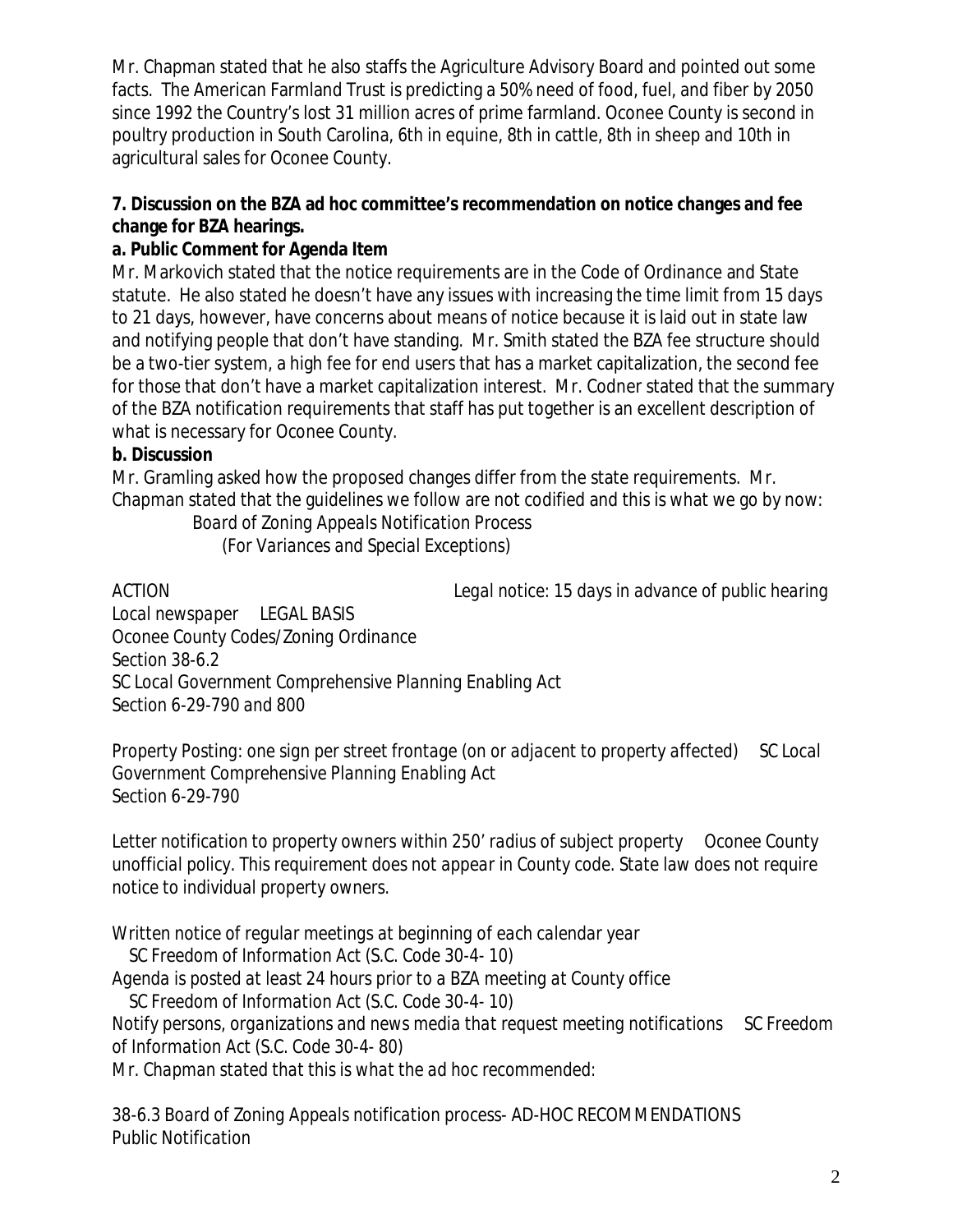*Planning and Zoning staff shall, at least 15 calendar days before the scheduled meeting: 1.Legal Advertisement - Place a legal advertisement in a local newspaper that:*

*a. Identifies the time, date and location of the board of zoning appeals meeting.*

*b.Identifies the project location requesting the meeting by parcel-I.D. number and physical address, if available.*

*c.Identifies the reason for the meeting.*

*d.Provides County Planning staff contact information*

*Planning and Zoning staff shall, at least 21 calendar days before the scheduled meeting:* 

*2.Public Signage - Produce a sign, at least nine-square feet in size that identifies the party asking for the BZA meeting, what the BZA meeting is for (variance, special exception), the project location ( address and parcel -I.D.), time and location of the BZA meeting, and a contact phone number of County Planning Staff. The signs should include 4-inch high lettering that states the type of request, VARIANCE, SPECIAL EXCEPTION, or CELL TOWER.* 

*The signs shall be:* 

*a. Placed, at least one sign, along with each road frontage that abuts the property asking for the BZA hearing, and at least one more sign, as needed at staff's discretion, to provide adequate notification for area property-owners and residents.*

*3.Adjacent landowner notification -*

*For a variance request: County Planning staff shall produce and mail letters to all landowners that are directly adjacent to the proposed project site that:* 

*a. Identifies the proposed project site*

*b. Identifies the need for the BZA hearing*

*c. Identifies the time and location of the BZA hearing*

*d. Provides County Planning staff contact information*

*For a special exception: County Planning staff shall produce and mail letters to all landowners that own property two parcels-deep from the proposed project site that:* 

- *a. Identifies the proposed project site*
- *b. Identifies the need for the BZA hearing*
- *c. Identifies the time and location of the BZA hearing*

 *d. Provides County Planning staff contact information*

*Sec. 32-134. - General requirements.* 

*(n) For communication tower applications, balloon testing and computer-generated viewshed analysis/ rendering to provide a visual representation of the proposed structure on the proposed site shall be provided as part of the application package by the applicant.*

*Sec. 32-133. - Communications tower and antenna permitted.* 

*(a) Determination by community development director or his designated staff representative (collectively "director"). All applications for tower placement must be submitted to the director for review. Applications must be complete and shall include all of the materials required by this article (application requirements) and must meet all applicable requirements and/or conditions in this article before an application will be processed. Incomplete applications will be returned to the applicant. Under the following circumstances, the director may administratively approve applications for placement of towers and associated antennas:*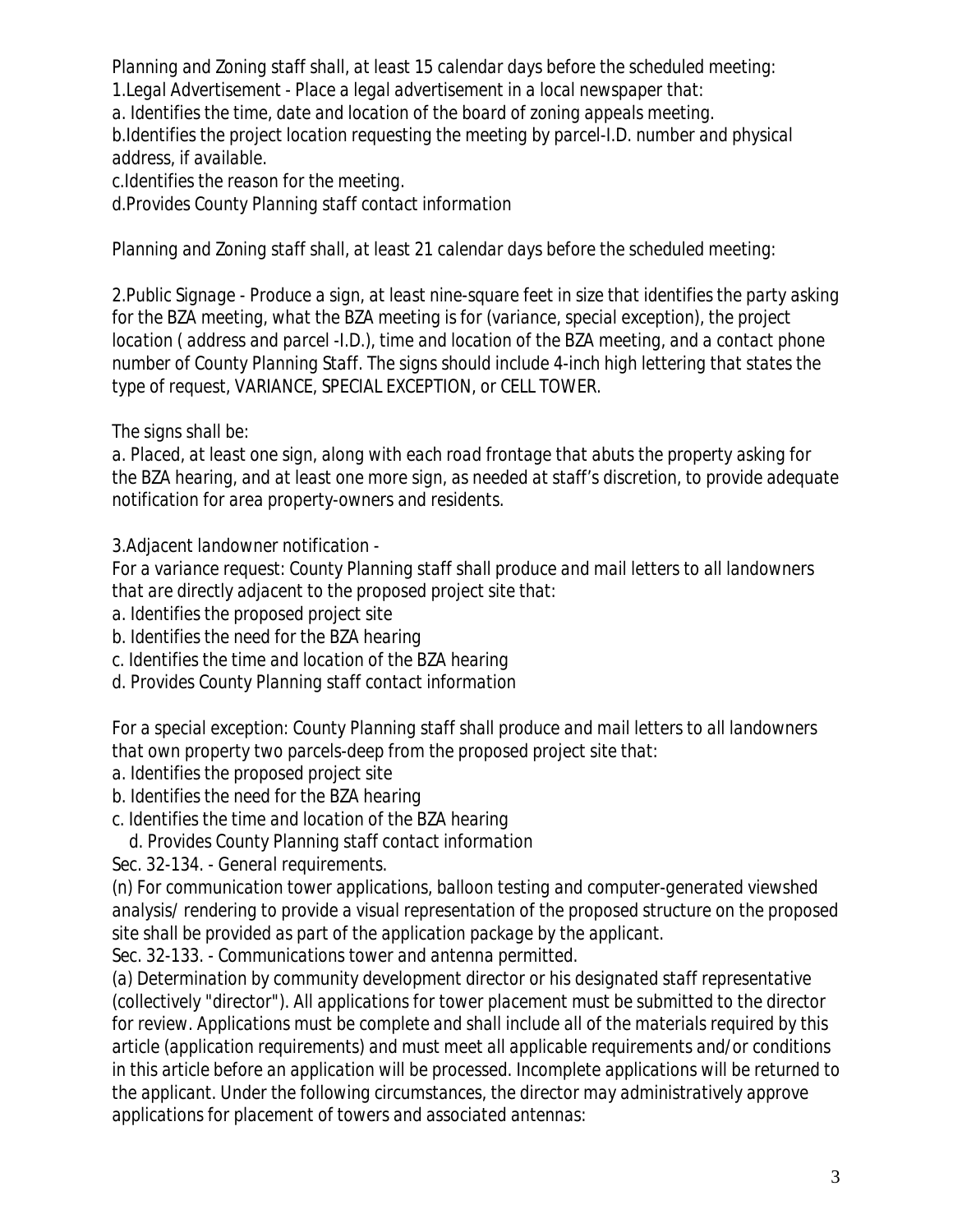*(1) As a communication tower and/or antenna in any district co-located on existing towers or structures.* 

*(2) As co-locations on existing electric utility company transmission line towers (such as Duke Power Company towers) which increase the height of the towers by no more than 20 feet. (3) As a tower in a site preselected by the board as a recommended location based upon the county's county-wide communication tower site study.* 

*(4) As an individual communication tower and associated antennas that do not exceed 75 feet in total height.* 

*• Place a recommendation on the application for a BZA hearing that "Variance and Special Exception applicants should informally meet with property owners potentially impacted by the request to explain the request and answer any questions. This is not mandatory"*

*38-6.3 Board of Zoning Appeals notification process - STAFF RECOMMENDATIONS Public Notification* 

*Planning and Zoning staff shall, at least 21 calendar days before the scheduled meeting: 1.Legal Advertisement - Place a legal advertisement in a local newspaper that:*

*a. Identifies the time, date and location of the board of zoning appeals meeting.*

*b. Identifies the project location requesting the meeting by parcel-I.D. number and physical address, if available.*

*c. Identifies the reason for the meeting.*

*d. Provides County Planning staff contact information*

*2.Public Signage - Produce a sign, at least nine-square feet in size that identifies the party asking*  for the BZA meeting, what the BZA meeting is for (variance, special exception), the project *location ( address and parcel -I.D.), time and location of the BZA meeting, and a contact phone number of County Planning Staff. The signs should include 4-inch high lettering that states the type of request, VARIANCE, SPECIAL EXCEPTION, or CELL TOWER.* 

*The signs shall be:* 

*a. c Placed, at least one sign, along with each road frontage that abuts the property asking for the BZA hearing, and at least one more sign, as needed at staff's discretion, to provide adequate notification for area property owners and residents.*

*3.Adjacent landowner notification - County Planning staff shall produce and mail letters to all landowners within a 250' radius of the project areas property lines that a. Identifies the proposed project site*

*b. Identifies the need for the BZA hearing*

- *c. Identifies the time and location of the BZA hearing*
- *d. Provides County Planning staff contact information*

*Sec. 32-134. - General requirements.* 

*(n) For communication tower applications, balloon testing and computer-generated view-shed analysis/ rendering to provide a visual representation of the proposed structure on the proposed site shall be provided as part of the application package by the applicant.* 

*Sec. 32-133. - Communications tower and antenna permitted.* 

*(a) Determination by community development director or his designated staff representative (collectively "director"). All applications for tower placement must be submitted to the director for review. Applications must be complete and shall include all of the materials required by this*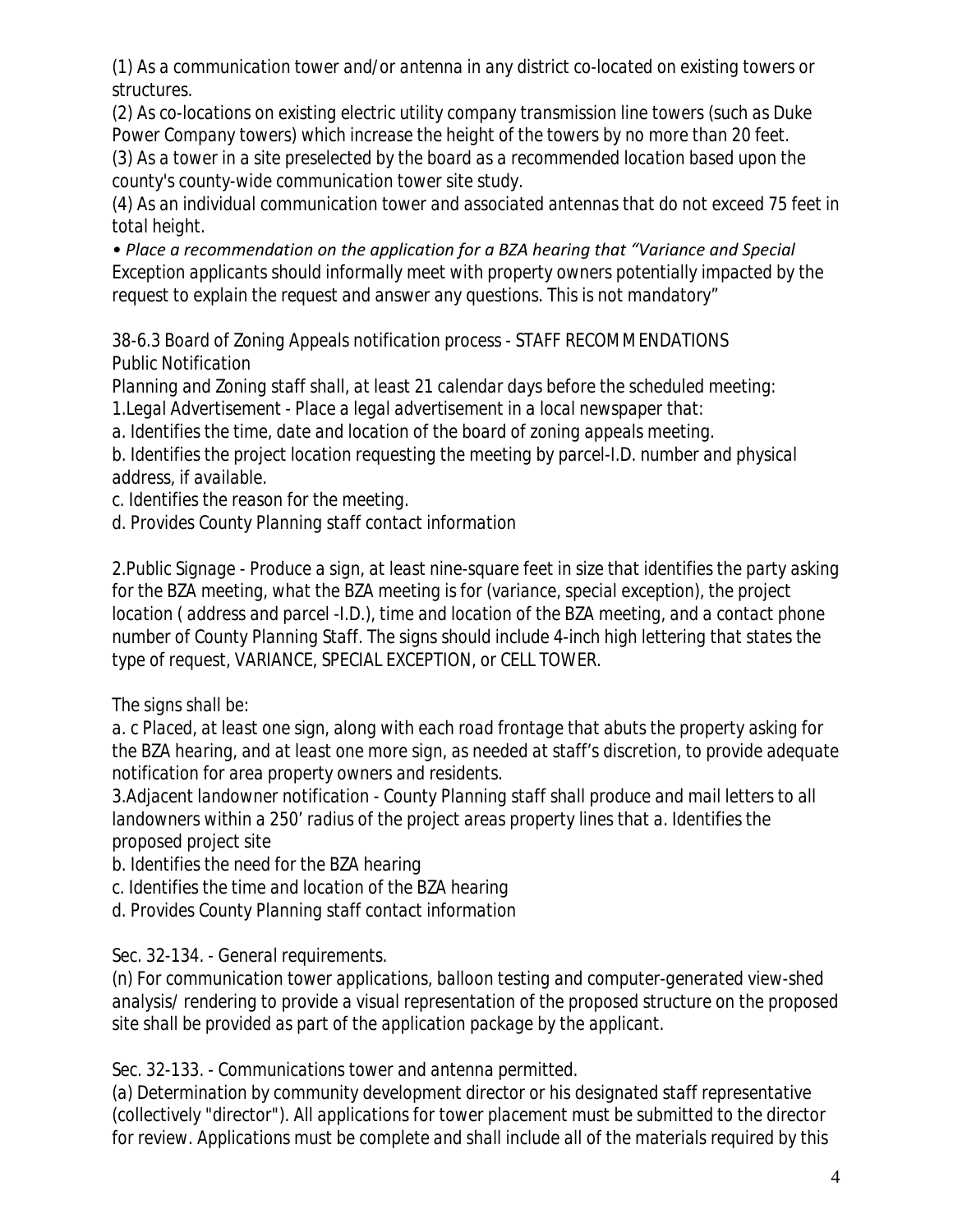*article (application requirements) and must meet all applicable requirements and/or conditions in this article before an application will be processed. Incomplete applications will be returned to the applicant. Under the following circumstances, the director may administratively approve applications for placement of towers and associated antennas:* 

*(1) As a communication tower and/or antenna in any district co-located on existing towers or structures.* 

*(2) As co-locations on existing electric utility company transmission line towers (such as Duke Power Company towers) which increase the height of the towers by no more than 20 feet.* 

Mr. Kisker asked Mr. Root if what is being proposed would contradict state law and if the new requirements could get the County in legal trouble for spelling things out. Mr. Root stated that there's nothing that is truly contradictory unless thinking of a 15-day requirement being contradictory with a 21-day requirement they're not equal but it's not going less than State requirements, the 250 foot radius is different it is not in the State law, the size of the sign is different, number of postings is different these are all extras. Mr. Root stated that the purpose was to make sure the notifications are to more not less. Mr. Chapman showed the Commission how the radius is measured through the Assessor's Office mapping tool. The Commission members discussed the word should be replaced with encouraged in regards to having an applicant for a communication tower meet with affected neighbors. Mr. Kisker asked if the 250' radius issue was resolved. Mr. Root suggested changing the word radius to adjacent land owner's notification that the planning staff to notify landowners within 250 feet of the project areas property lines. Mr. Vassey made a motion to approve the staff recommendations with those changes discussed Mr. Gramling seconded the motion. The vote was unanimous 5-0. Mr. Pearson asked for discussion on the fee change for the BZA. Mr. Kisker asked Mr. Root about the difference in fees for a special exception versus a variance. Mr. Root stated they should be correlated at least pretty tightly the fees versus the amount of time it takes to provide the service. Mr. Kisker made a motion to change the fee from \$100.00 to \$200.00 Mr. Pearson seconded the motion. The vote was unanimous 5-0.

## **8. Discussion on clarification of certain code sections bearing on land use and development as contained in Chapters 26, 32, and 38 of the Oconee County Code of Ordinances.**

## **a. Public Comment for Agenda Item**

Mr. Markovich stated that he understands the staff concerns about someone subdividing parcels without going through the proper process and doesn't have any issues with the definitions or submittal. He also stated that under Minor Subdivisions, B. would not be enforceable, and has a problem with one access for three lots.

## **b. Discussion**

*Minor Subdivisions:* Mr. Johnson took issue with several of the provided points and stated that some of this language is a violation of private property rights. Mr. Johnson asked to table this for a future meeting Mr. Gramling seconded the motion. The vote was unanimous 5-0.

*38-9.3:* Staff presented a challenge had regarding the language about the Control-Free District being exempt from the same setback requirements that all other zoning districts are held to. Mr. Chapman showed the issue to the Planning Commission. Mr. Pearson made a motion to replace the existing language in 38-9.3 to read "The control free district shall be exempt from the provisions of this section except provisions listed under item (2) Setbacks." Mr. Johnson seconded the motion. The motion passed 4-0 with Mr. Gramling abstaining.